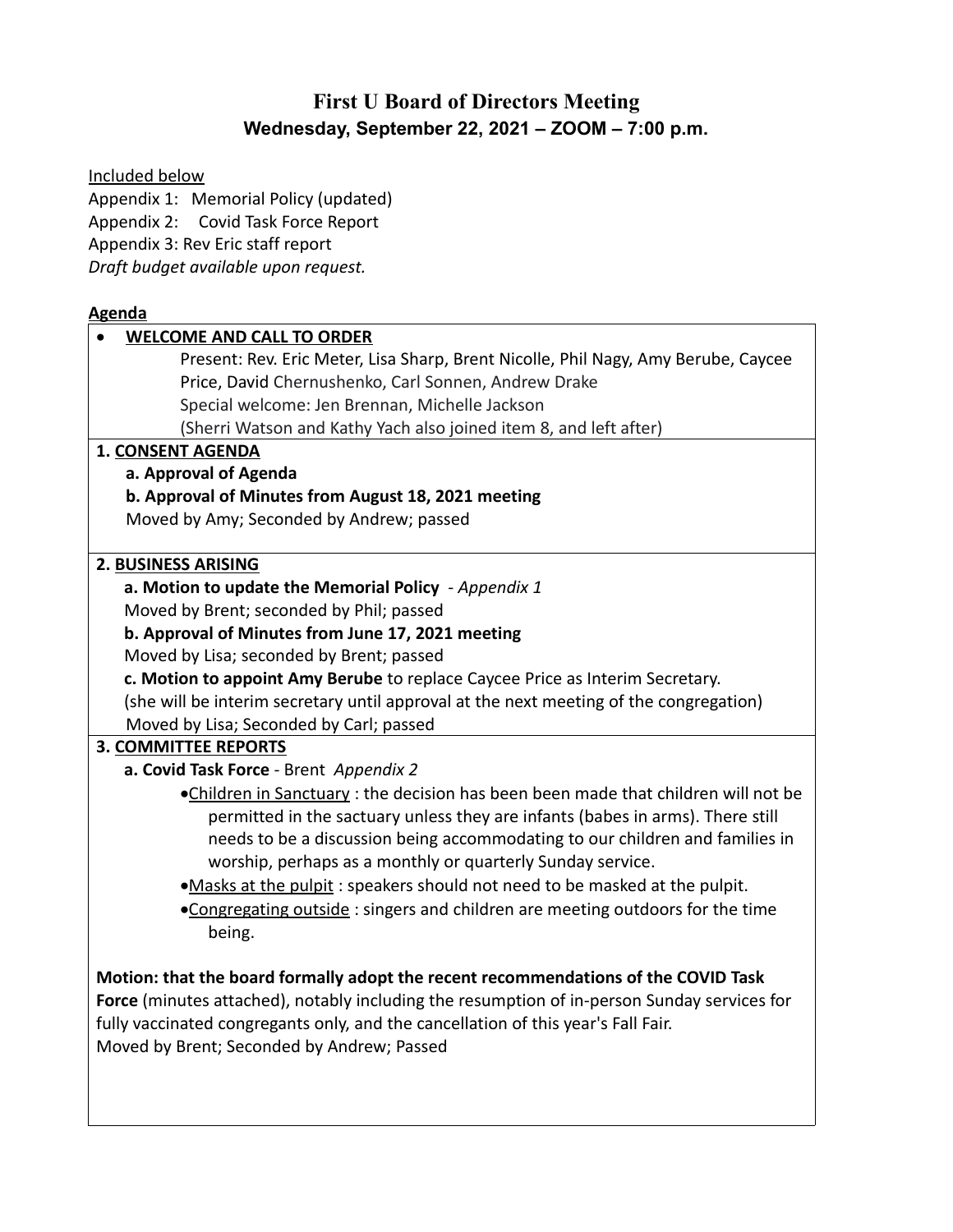## **b. SRCT - Lisa**

## **i)** Sponsorship of the Almasalmeh family:

Preamble, whereas:

- The Almasalmeh family, consisting of the father, mother, six children and the grandmother are Syrian refugees wishing to reunite with their family members in Ottawa.
- $-$  It is estimated that \$55,000 will be required by the federal government for this sponsorship.
- The family in Ottawa are able to contribute at least half of the required funds (e.g. \$28,000 of estimated \$55,000) to sponsor their family.
- Or Hanashamah is willing to equally share the responsibility, both financially and with volunteer hours; and will specifically take the lead in the administrative tasks related to submitting the application forms.
- First U would be willing and able to take the lead on coordination of the financial aspects; and would be able to contribute about \$13,000 to the initial funds required to submit the application.
- Or Hanashamah's board of directors has already approved this project; Carolyn stated that she felt that \$13,000 commitment would be possible.

**Discussion:** Financial concerns were brought up, as making unforseen commitments may be expensive for our congregation while we are in a deficit. Members of the refugee group and the extended family of the Almasalmeh's are hoping to raise more funds which would translate into little to no cost to the congregation. While these concerns were duly noted, along with a potential increase to staff hours, this endevour was seen as being impotant and necessary. Furthermore, the idea of using the bequest of Bob Stevenson of \$10,000 to fund the majority of the needed costs, would be a fitting use of these funds. (for more information, see the Bob Stevenson bequest discussion below)

## **Motion: That First U shall work in partnership with Or Hanashamah to sponsor the Almasalmeh family,** provided that the minimum required funds are available to submit the application.

Moved by Lisa; seconded Andrew; Passed

## ii) Bob Stevenson's memorial fund

Bob Stevenson, a longtime congregant and former chair of the refugee group has left a \$10,000 bequest from his estate. Bob will be honoured for his work with these groups and other social justice projects in the near future. Some members of the board feel that Bob's wishes for his bequest would be to be put into a separate refugee fund to help with subsequent sponsorships, such as the current project with the Almasalmeh family, as voted on above.

**Discussion**: Finances are currently a concern. The 2022 budget is currently projecting a large deficit. The recommendation given by the Finance committee was to leave Bob Stevenson's request in general operation funds. Since the 2022 budget is a subsequent item on tonights agenda, and it was seen as premature to vote on this item before the summary of the budget was given.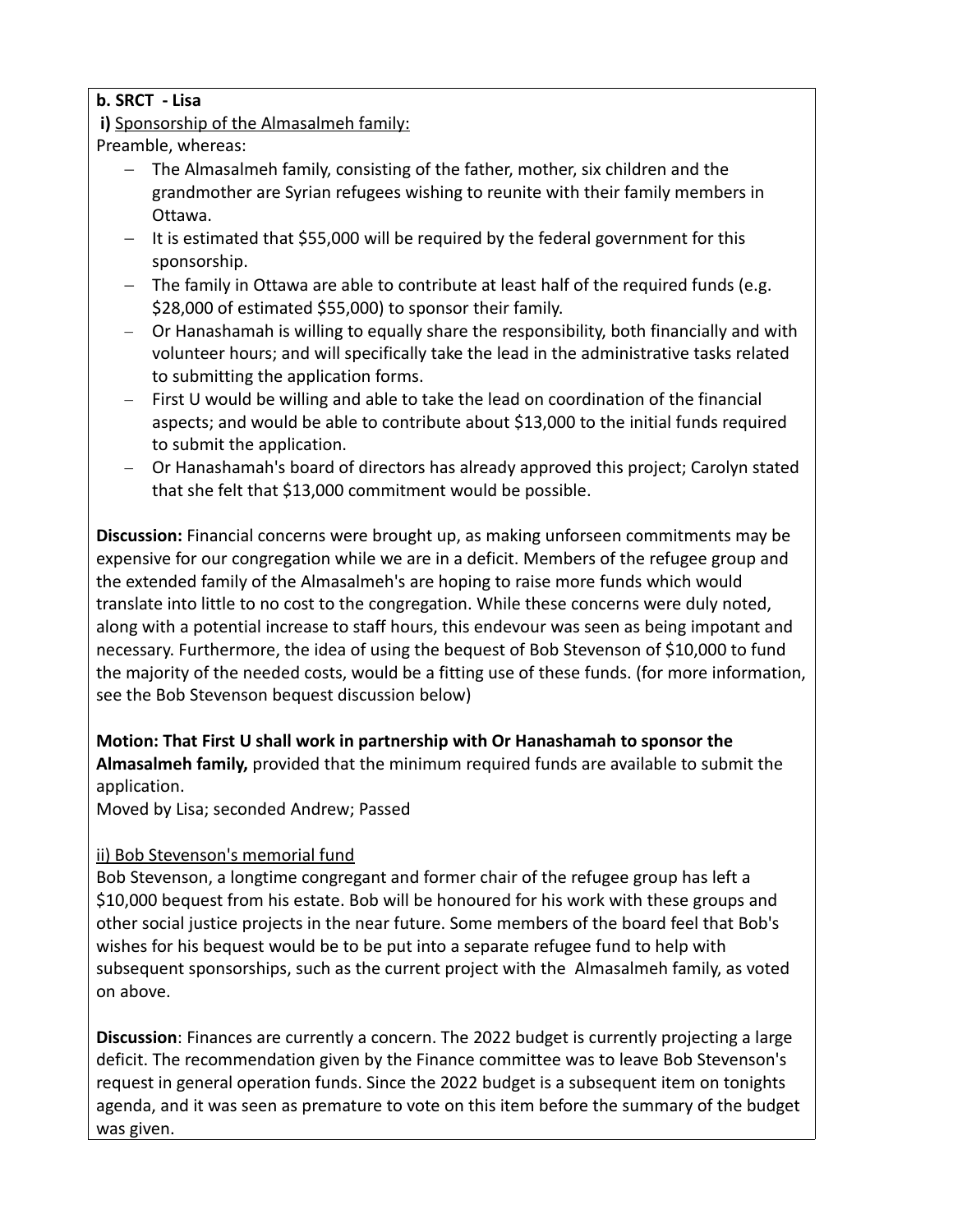- Brent has asked that we table this discussion, and the vote until after the budget discussion , *Brent moved; Phil seconded; carried*

*After the budget discussions, the board returned to this item. For clarity, it will be added here, but this vote took place after item 4.*

## **Motion: to move the \$10,000 bequest from Bob Stevenson's estate from operation funds to a separate refugee fund.**

Moved by Lisa; seconded by Andrew; carried (Phil abstained)

## c. **CPC Update -** (David and Lisa)

Lima Dental Development and Site Plan: Lima Dental (an adjacent property owner) is currently planning to build a nine story building on their property. Such a building may impede our use of the first U campus, for which there is not currently a concept or plan. The CPC is trying to block Lima dental's project from going forward, but unfortunately, will have difficulty succeeding without their own plan. Given that first U needs to protect its own property interests, preparing some kind of concept plan or site plan may need to be put in place in the near future. This option is going to be explored by the CPC, but no firm commitments financial or development wise will be made without subsequent consultation with the board.

**Motion for CPC to investigate development of First U site plan** and bring proposal, including projected costs, to board for a future meeting. Moved by David; Seconded Carl; carried; Phil abstained

## **d. Finance Committee - 2022 Budget discussion** Michelle and Phil

·Michelle gave the board of the summary of the current budget for the 2022 year. Please note that budget drafts are available upon request.

## **4. STAFF REPORT**

Minister Report - (Rev Eric)

His report was sent by email and is attatched *appendix 3*

## **5. NEXT MEETING**

BOD Meeting - October 20th, 7pm

- Fall Congregational Meeting, Nov 21, 11:30 am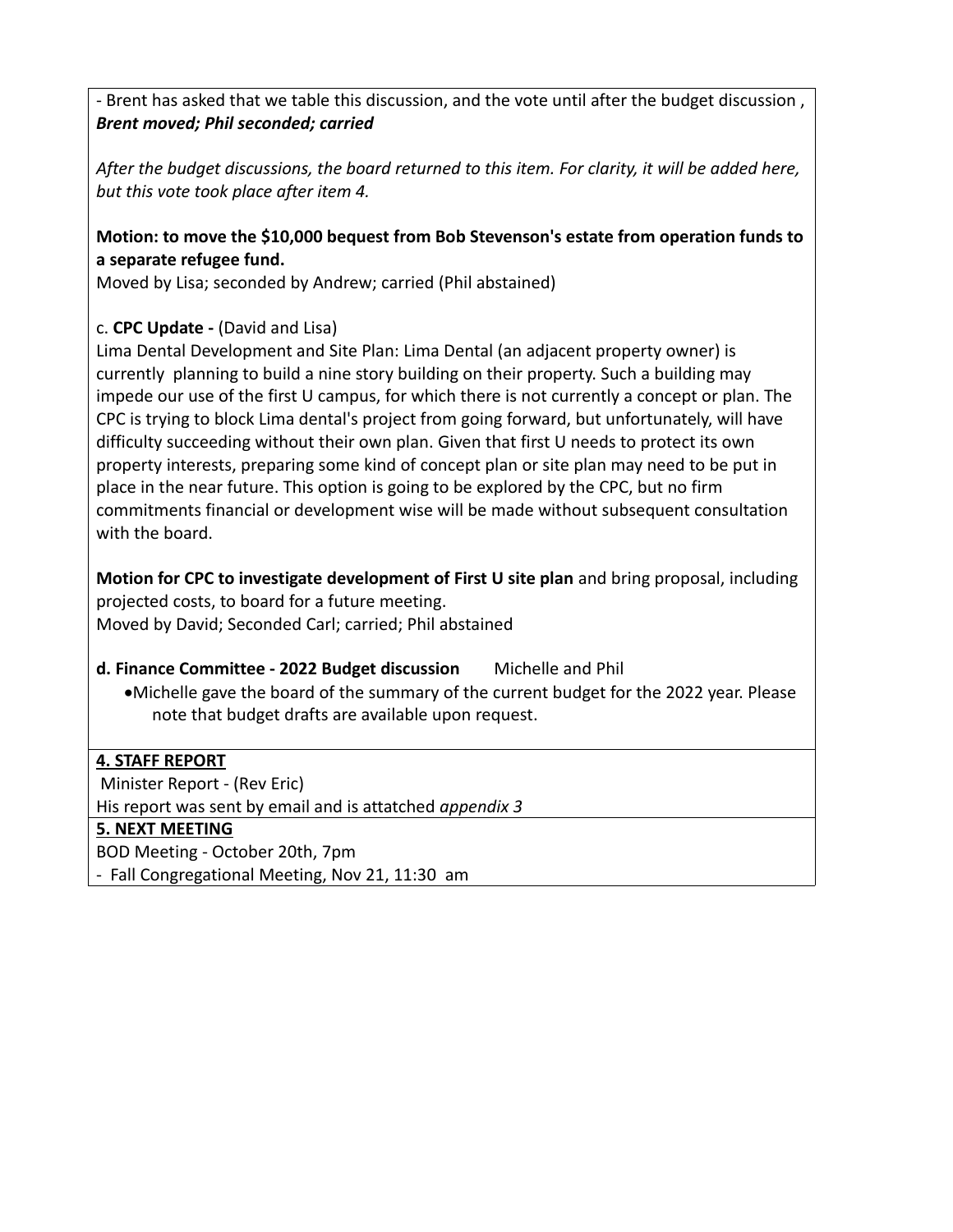## **DONOR AND MEMBER RECOGNITION POLICY: BOOK OF GRATITUDE, MEMORIAL PLAQUES AND MEDITATION GARDENS MEMORIAL DEDICATIONS**

#### **EFFECTIVE DATE:**

#### **POLICY STATEMENT AND RATIONALE:**

First U has a number of means of recognizing members and congregants who have made significant contributions to First U and those who have passed away.

The Book of Gratitude is a formal record of those who have supported this congregation, above and beyond their important annual pledges, by generous donations to capital campaigns, in memory of loved ones, through bequests/end of life gifts, or with significant gifts. As such, the book is a historical document, a significant and valuable document among the assets of the congregation. Entries into the Book of Gratitude will be made in accordance with the criteria and protocols outlined below.

Memorial Plaques may be placed in memory of congregation members or long-term supporters. A donation of record is expected to be made at the time of placement of a memorial plaque.

Memorial plantings and structures in the Meditation Gardens provide a place for loved ones to spend time in the beauty of nature to remember and honour the person they have lost. Donations will cover the cost of the planting, structure or other dedications, including purchase, placement and maintenance.

### **POLICY DETAILS**

#### **A. Book of Gratitude**

#### **Criteria for Inclusion in the Book of Gratitude:**

Names will be added to the Book of Gratitude in compliance with these criteria:

- 1. Bequests or end-of-life gifts of \$2,000 or more when there is no specific designation for a particular fund or use of the gifts.
- 2. Gifts of \$1,000 or more in memory of a person or a couple. (Only the name(s) of those honored will be entered - not the name(s) of the donor(s). )
- 3. Gifts of \$5,000 or more to a capital project such as the Elevator project, or the Building Renewal project.
- 4. Gifts of \$10,000 or more which are designated for a particular fund or use of the gifts.

#### **Protocols**

- 1. A "Custodian of the Book of Gratitude" will be responsible for the care and upkeep of the Book.
- 2. No one but the Custodian will be allowed to access the Book unless they have been instructed and authorized by the Custodian.
- 3. The Custodian will ensure the book is handled carefully, including being protected from sunlight, as is required for the type of paper used in the Book.
- 4. The Custodian will regularly change the pages that are on display in the case.
- 5. The Case with the Book will be kept at the back of the pews in Worship Hall.
- 6. The Custodian will maintain an electronic copy of the Book on the congregation website.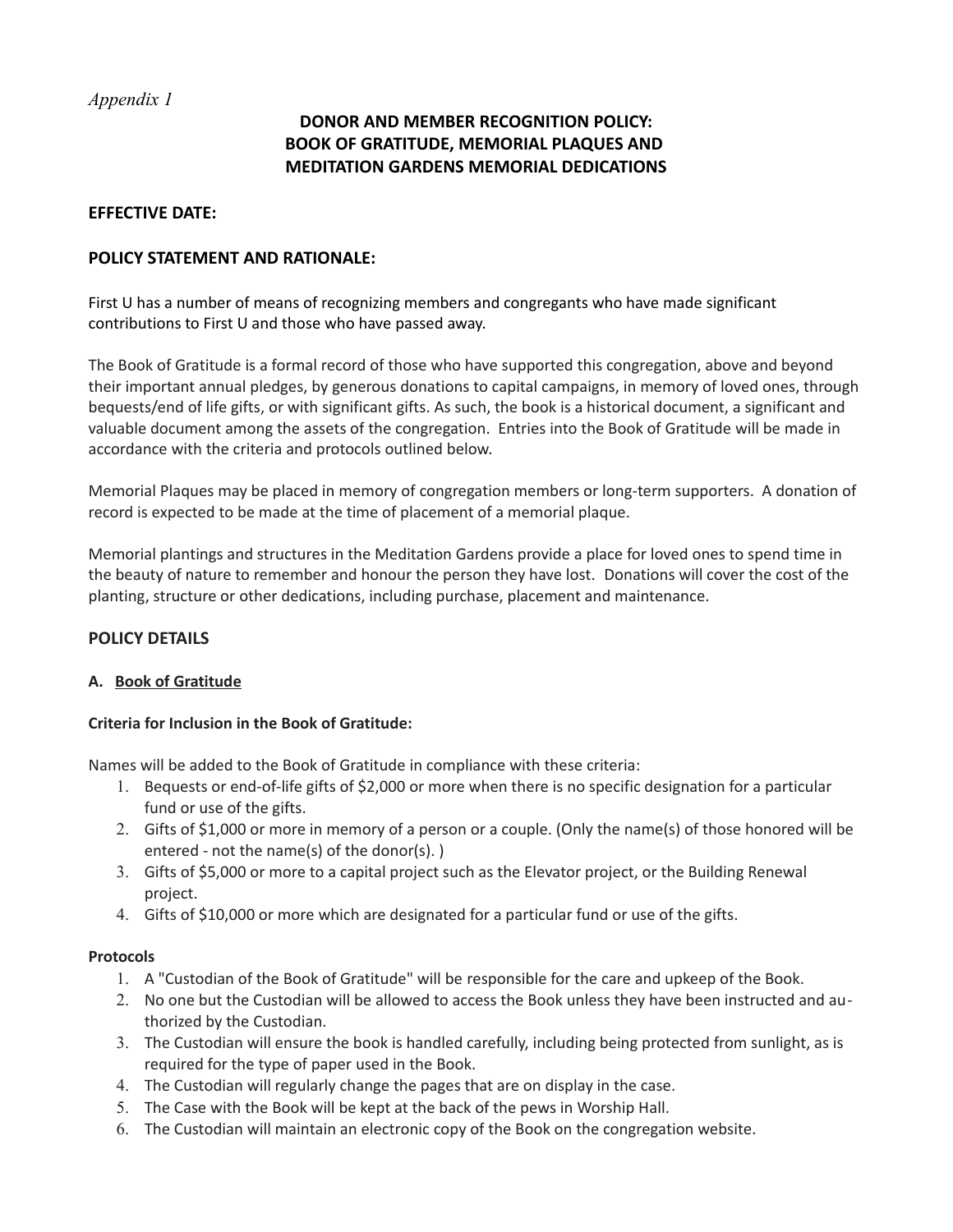- 7. The Custodian will, at least annually, obtain from the Office, the names of donors who meet any of the criteria. The Custodian will obtain costs for adding the new names and submit the estimates for inclusion in the appropriate section of the congregational budget. A tight budget or unforeseen cash flow problems may delay updating the actual book, but the website copy will be updated to show the latest donors.
- 8. When additions to the Book are required, and the costs will be covered in the budget, the Custodian will engage a calligrapher to create the new entries.

#### **B. Memorial Plaques**

#### **Criteria for Memorial Plaques**

Memorial Plaques may be placed on the designated columns in Worship Hall in compliance with these criteria:

- 1. Upon request of the family in memory of a congregation member, a non-member beloved by the congregant, such as a family member, or long-term supporter of the congregation.
- 2. A donation of \$50 or more is expected. Where the donation exceeds the costs involved, the excess funds will be placed in the Memorial Fund. (See Finance Policy regarding Memorial Fund for its uses and authorities)

#### **Protocols**

- 1. Requests for Memorial Plaques will be made to the Operations Manager who will be responsible for ordering the plaque and ensuring appropriate placement.
- 2. The Operations Manager may also, from time to time, increase the expected minimum donation for a Memorial Plaque to ensure that the donated amount covers associated costs.

#### **c. Meditation Gardens Memorial Dedications**

The development and maturity of the Meditation Gardens has been fostered through encouraging the planting of memorial dedications. As of 2019, there were 47 commemorations consisting of 35 tree species, 7 shrubs (lilacs, weigela, currant), and 5 other dedications such as structures, benches and bird baths.

#### **Criteria for Meditation Gardens Memorial Dedications**

Memorial dedications will be considered using the following criteria:

- 1. Dedications and commemorations may be placed in memory of a Congregation member, active supporter of the Congregation and in remembrance of their loved ones. Dedications and commemorations may also be made for individuals who have made a significant contribution to the Congregation.
- 2. A donation will be expected sufficient to cover the cost of the dedication, including the costs of the material (plant or otherwise), the memorial marker, placement and a contribution to overall Gardens maintenance costs. Where the donation exceeds the initial costs, the excess funds will be placed in the Meditation Gardens special purpose account.
- 3. Due to space constraints and changes to the water table due to neighbouring development, memorial tree plantings will no longer be considered. The Friends of the Meditation Gardens will maintain a list of plants and other commemorative options that will be considered (e.g. structures, benches, bird baths and possible other options such as etched stones or bricks). Donors will be advised of the impermanent nature of Garden memorial dedications.

#### **Protocols**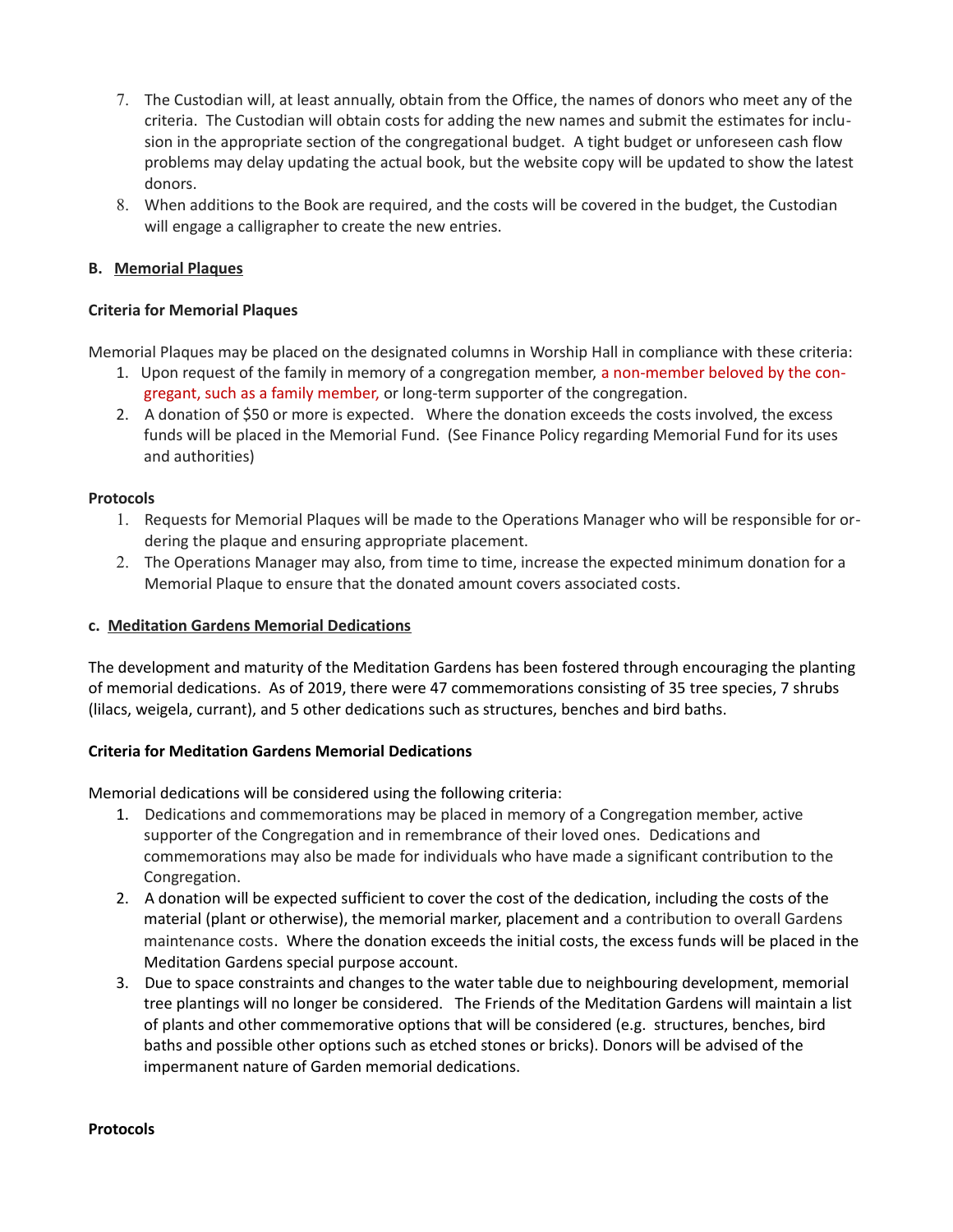- 1. Requests for dedications will be made to the Operations Manager who will forward them to the chair of the Friends of Meditation Gardens for consideration.
- 2. To maintain the integrity of the Gardens, the Friends of the Meditation Gardens will have the final say in plant selection and in the design and placement of other commemorative items. The Operations Manager will be advised of decisions and a record of dedications will be maintained.
- 3. The timing of fulfilling memorial requests will be decided upon by the Friends of the Meditation Gardens, considering things such as the availability of team members to water new plantings.

#### **D. GENERAL**

The Board of Directors or congregation may request a memorial dedication (Memorial Plaque or Meditation Gardens memorial dedication) in memory of a congregant who have made a significant contribution to the congregation, either financially or as a volunteer. The cost of the memorial dedication requested by the Board or congregation will be covered from the Memorial Fund.

#### **AUTHORITIES:**

The Board will appoint the Custodian of the Book of Gratitude for either a set or indefinite term. The Operations Manager will make decisions about Memorial Plaques in accordance with the criteria and protocols outlined above.

The Friends of the Gardens will make decisions about Meditation Gardens Memorial Dedications.

**WHO DRAFTED THIS POLICY:** Bob Armstrong (initial policy on Book of Gratitude); Eva Berringer and Jen Brennan (update to include memorial plaques), Bob Armstrong, Custodian of the Book of Gratitude (original Book of Gratitude Policy), Susan Mellor of the Friends of the Meditation Gardens (draft Gardens Memorial Policy).

**WHO IS RESPONSIBLE TO REVIEW/UPDATE OR AMEND THIS POLICY:** Custodian of the Book of Gratitude, Operations Manager, Friends of the Meditation Garden

#### **WHO APPROVES THIS POLICY AND ITS AMENDMENTS:** Board

**DATE OF INITIAL APPROVAL** : April 4, 2018 (Book of Gratitude Policy)

#### **REVISION HISTORY**

| <b>Revision Date</b> | <b>Version</b> | Comment                                                                                             |
|----------------------|----------------|-----------------------------------------------------------------------------------------------------|
| April 4, 2018        |                | Approval of Book of Gratitude Policy                                                                |
| Nov. 2019            |                | Book of Gratitude policy expanding to include other forms of<br>donor and 'in memoriam' recognition |
|                      |                |                                                                                                     |
|                      |                |                                                                                                     |
|                      |                |                                                                                                     |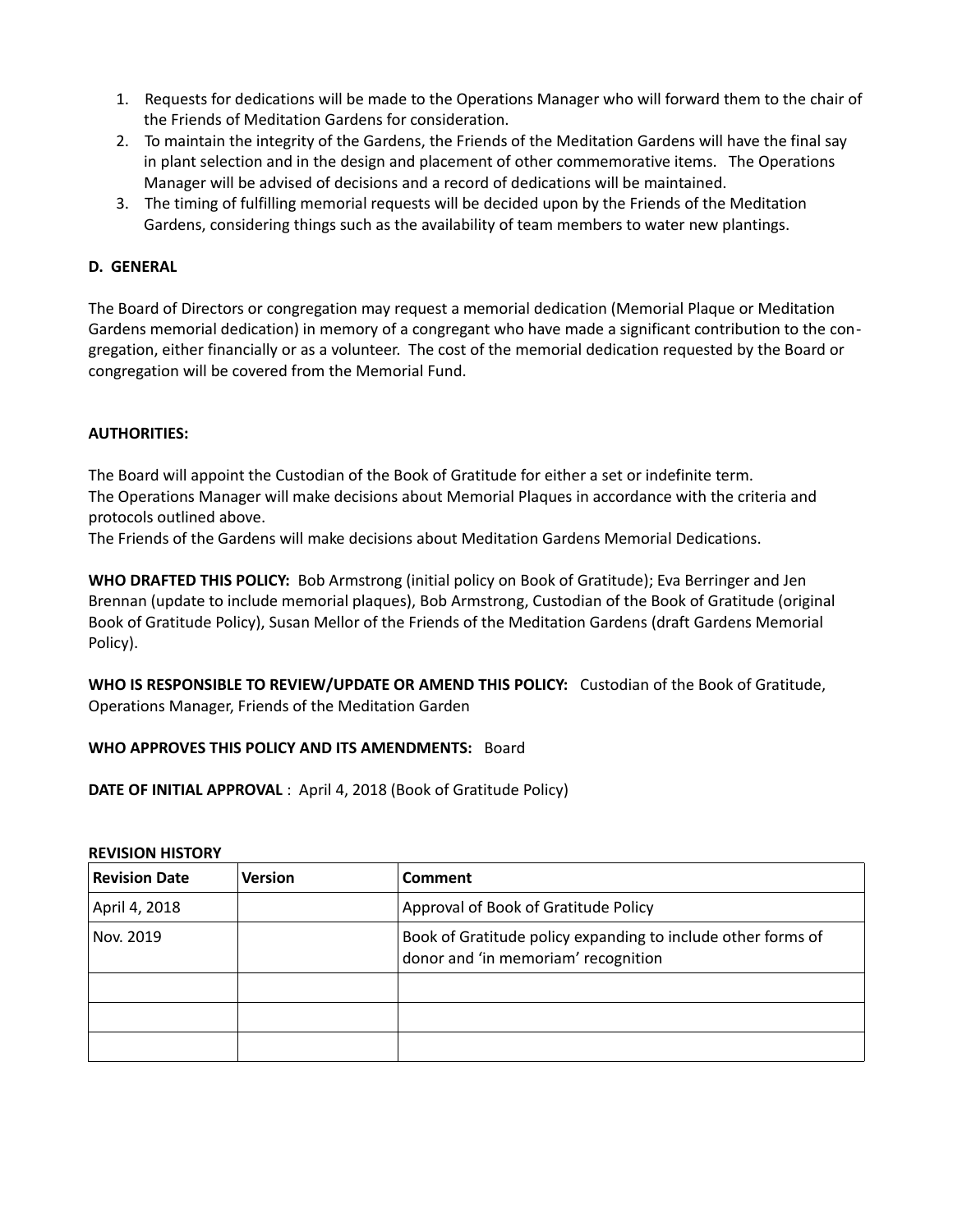## COVID Task Force Report

## Summary of Recommendations to Board

The COVID Task force met four times in August and September. Our minutes are included in this report, but our recommendations to the Board are summarized below.

- 1. Sunday Services Reopening
	- a. Plan on reopening Sun. Sept. 19 with a Zoom Town Hall Sept 12 to explain rules b.
	- Registration, vaccine mandate, COVID questionnaire, distanced, masked.
	- c. Vaccine mandate for all participants, staff and volunteers. No medical exemptions. d.
	- Unvaccinated children should be redirected from Sanctuary to RE. One exception: infants
	- (unvaccinated) can remain with their parents in Sanctuary.
	- e. Max capacity 80
	- f. Mask off at pulpit OK if presenter is comfortable, with a safety radius
	- g. Soloist vocal accompanists possible, masked, with a safety radius
	- h. Elevator use accepted for 2 riders: short duration, masked, vaccinated
	- i. No coffee after service at FirstU.
	- j. 10 am Sunday start to allow attendees to head home and catch HH on Zoom. k.
	- Congregant arrival 9:30-9:50 to prevent last-minute crush of list-checking
- 2. Children's RE
	- a. Concurrent with Sunday Service 10-11.
	- b. Outdoors as weather permits (or basement)
	- c. Masked for ages 2+, registration, COVID questionnaire.
	- d. Vaccinated volunteers/staffers.
	- e. One-room-schoolhouse model until numbers warrant split.
- 3. Cancellation of Fall Fair for 2021
	- a. Impractical to impose vaccine mandate on shoppers
	- b. Capacity limit of 100 outside and ~30 inside (incl. volunteers) is hard to manage c.

Infection rates rising. There is a risk the event may be cancelled later, since 4. Cautious restart of choir practices

a. masked, distanced, outdoors (while weather is good), vaccinated participants. 5. Ritesof-passage should conform to same rules

a. Registration, vaccine mandate, COVID questionnaire, distanced, masked.

6. Event Rentals need to conform to same rules (in rental contract)

a. Registration, vaccine mandate, COVID questionnaire, distanced, masked.

7. Building use (committees and groups)

a. Vaccine mandate as per province, plus registration, questionnaire, spacing, masks. b. Large basement rooms 2,3,4,6 have a capacity of about 8. NOW room capacity=11. 8. HEPA air filters

a. Not suitable for Sanctuary. Possibly useful for other spaces (eg Fellowship Hall) 9.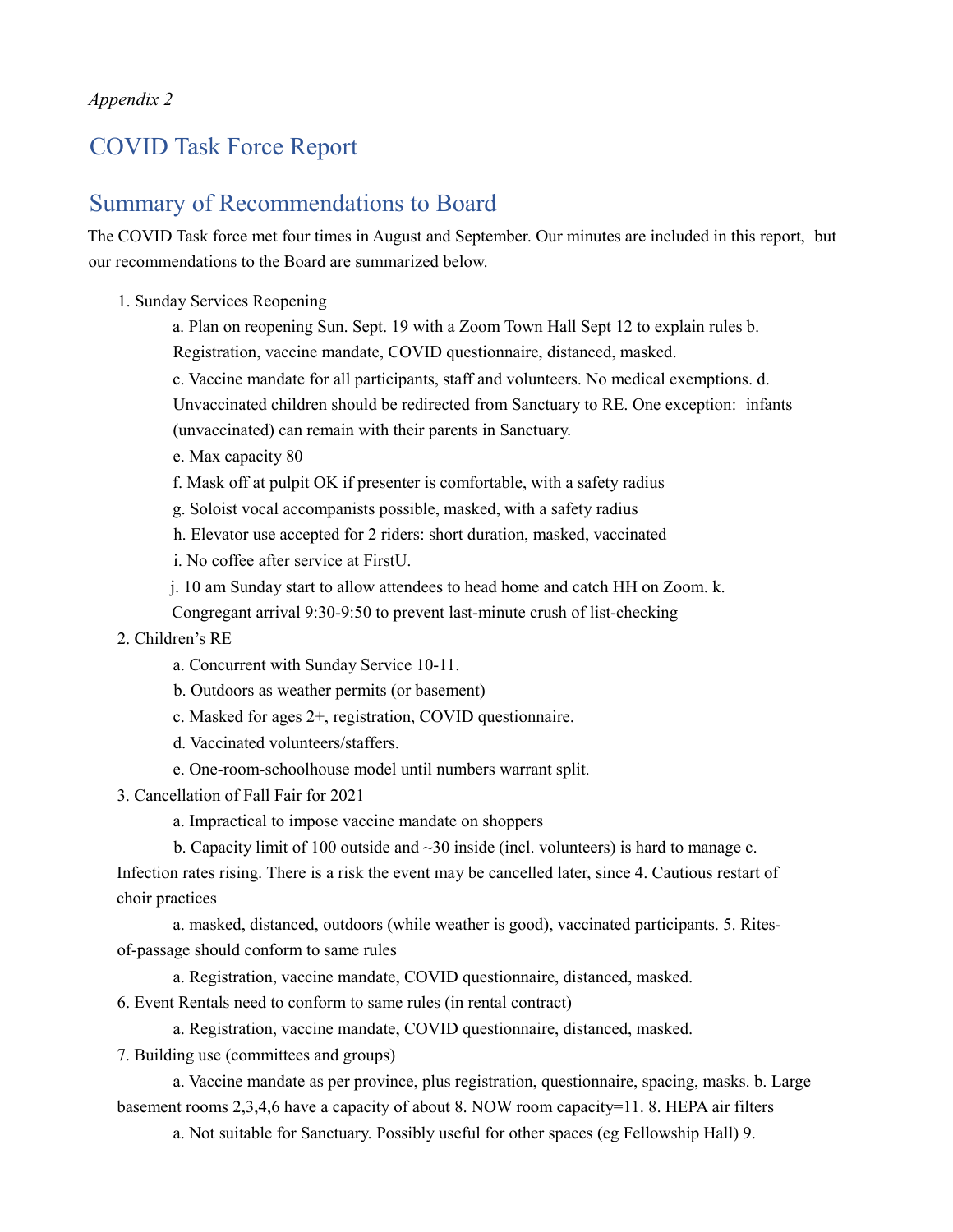Membership on COVID Task Force

a. Music-Jenn interested in membership

b. Guy Belleperche and Jane Lindsay interested as observers

Minutes 2021/08/19

**Meeting Details:** Thursday 2021/08/19, 7:00pm-8:30pm, via Zoom.

**Attendees:** Rev Eric Meter, Andrew Drake, Guy Belleperche, Jen Brennan ("Ops-Jen"), Jen Bernsten ("Music-Jen"), Brent Nicolle.

No formal agenda was distributed, but the main topic was reopening for Sunday Services

1. Sunday Services Reopening

• Guy re-distributed a link to his own daily COVID infection tracking spreadsheet [see References]. • Ops-Jen reported that we had a near capacity of 80 people at two summer memorial services • Andrew worries about the infection rate climbing in the fourth wave after schools re-open • Brent is concerned that if we wait too long to decide to re-open, the decision will be made for us

by infection rates and we will have missed an opportunity to re-open that many are waiting for. • Guy is adamant about a vaccine mandate to attend. No medical exemptions; please participate via on-line service.

• We should not plan to serve coffee after service as it is extra risk and extra complication. • Rev Eric proposes a Town Hall via Zoom on Sun Sept 12, to discuss a planned reopening on Sun Sept 19.

2. Choir practices

- Music-Jen distributed a recent study indicating how choirs might practice/perform safely [see
- References], and that she has been already conducting choir practices with safety protocol. Music-Jen proposes a vaccine mandate for choirs, outdoor practices as weather permits.

3. Next Meeting

• We agreed to meet again in two weeks (Thur Sep 2 7pm) to reconfirm details of Town Hall, and rough plan for reopening.

#### **REFERENCES**

- 1. Guy maintains his own daily COVID infection tracking spreadsheet: https://docs.google.com/spreadsheets/d/1mt9BuUKFU34O\_cmwb8K3OP8hpZ9NemfQp0I0cnP winM
- 2. Music-Jen distributed a recent study indicating how choirs might practice/perform safely: https://www.nfhs.org/media/4717034/international-coalition-performing-arts-aerosol-study july-2021 update-final.pdf

# Minutes 2021/09/02 (draft)

**Meeting details:** 2021/09/02 7pm-8:30 by Zoom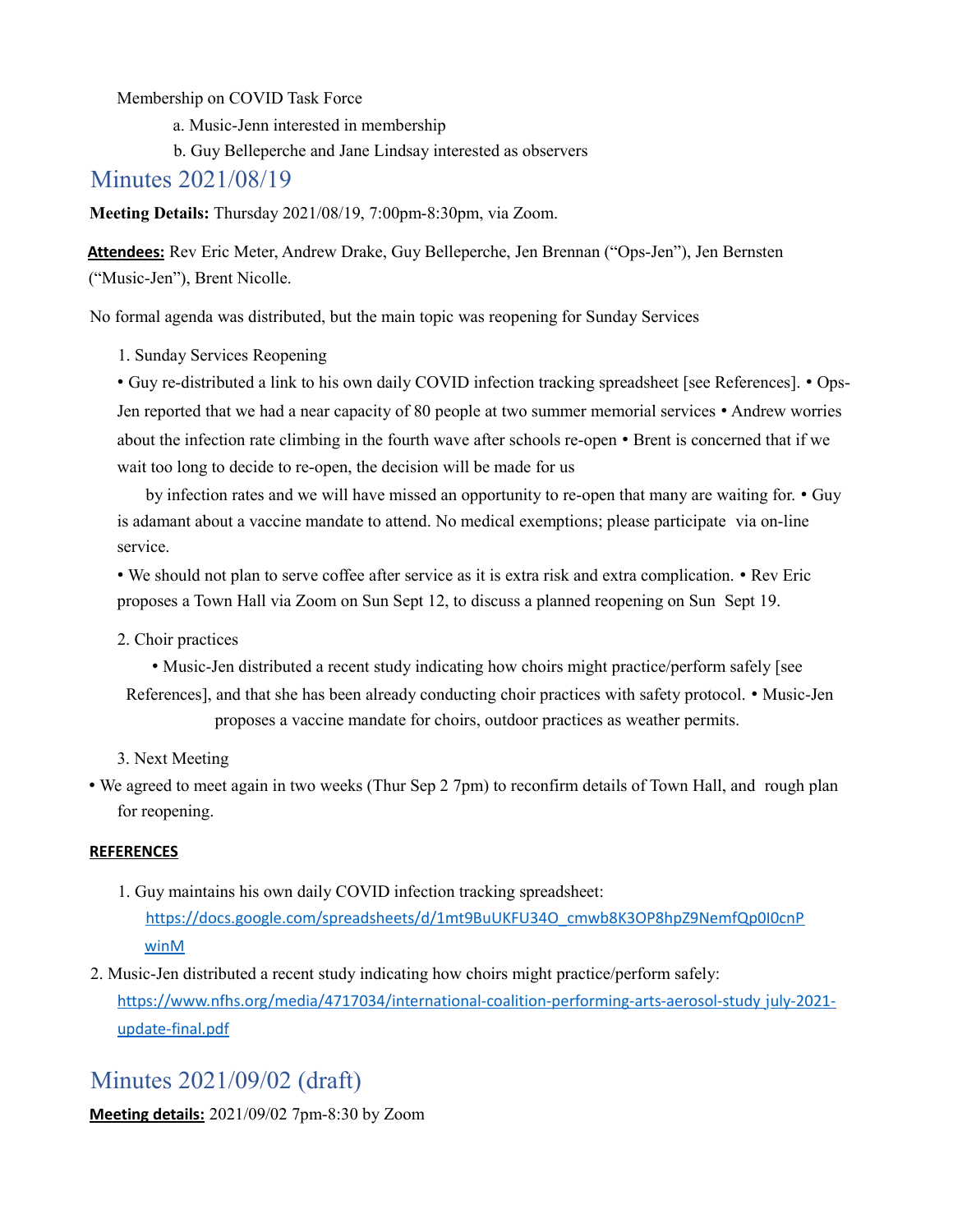**Purpose**: Plan of details for Sun Sept 19 Reopening, and for the Sun Sept 12 Town Hall. **Attendees**:

Rev Eric, Andrew, Guy, Jen Brennan ("Ops-Jen"), Jen Bernsten ("Music-Jen"), Brent.

Rev Eric thought that for Sunday Services to move start of services to 10am. Assuming finish at 11am, this gives many folks sufficient time to return home (or elsewhere) for Hospitality Hour at its usual time 11:30. The earlier start to worship may not be convenient to all, but since livestreaming records to YouTube immediately, people can time-shift to fit their schedule.

RE would operate concurrently during in-person service. Kids over 2 would be masked. It would be outdoors as weather permits.

Music-Jenn proposed limited singing accompaniment in-service with masks, by 1 (or 2 from same bubble) vaccinated choir singers, with an appropriate 6-foot or 10-foot circle. She is planning outdoor masked choir practices, and considering other non-vocal performances (eg percussion) in service.

Review of anticipated questions for Sept 12 Town Hall, and prepared answers:

1. Is this part of the new provincial regulation on vaccine passports? [No religious services are exempt. This is a FirstU regulation.]

2. Will we use provincial vaccine passports? [Yes when available. But PDFs and printouts can work in the meantime.]

3. What exactly will we need to show? [The proof may be a paper or electronic record of your second vaccine, or a paper or electronic QR code from a government vaccine passport. If we don't recognize you, please forgive us, we may ask for government photo ID as well.]

4. What info will we transcribe from the proof? [Your name, plus the date of the 2nd dose in case vaccinations are found to require a 12-month booster, plus the date we checked it and who checked it.] 5. Do I have to show this passport every time I preregister/arrive? [No just the first time. We will have a list.]

6. Are volunteers required to show proof of vaccine? [Yes.]

7. Are staff? [Yes.]

8. Are children? [Children under 12 are age-exempt.]

9. Do we allow medical exemptions? [No, please stay safe at home and join us online.] 10.

What about attending indoor rites of passage? [Same FirstU rules apply.]

11. What about other site rentals? [Same rules apply, as per province effective Sept 22. Currently Jen is currently doing registration and pre-screening but this is not sustainable. We may need an extra staffer for rites-of-passage, and need to delegate rules compliance for rentals by embedding into contracts.] 12. What about indoor team meetings? [Same rules apply, as per province effective Sept 22] 13. What about last minute attendees? [if you don't preregister, you may be turned away because we are full. Last minute attendees will still need to show vaccine proof]

#### **Actions:**

- Brent to produce a draft Agenda for Town Hall.
- Rev Eric to alert Greeters and Hospitality Hour of changes

# Minutes 2021/09/09

**Date:** 2021/09/09 7pm-8:30 by Zoom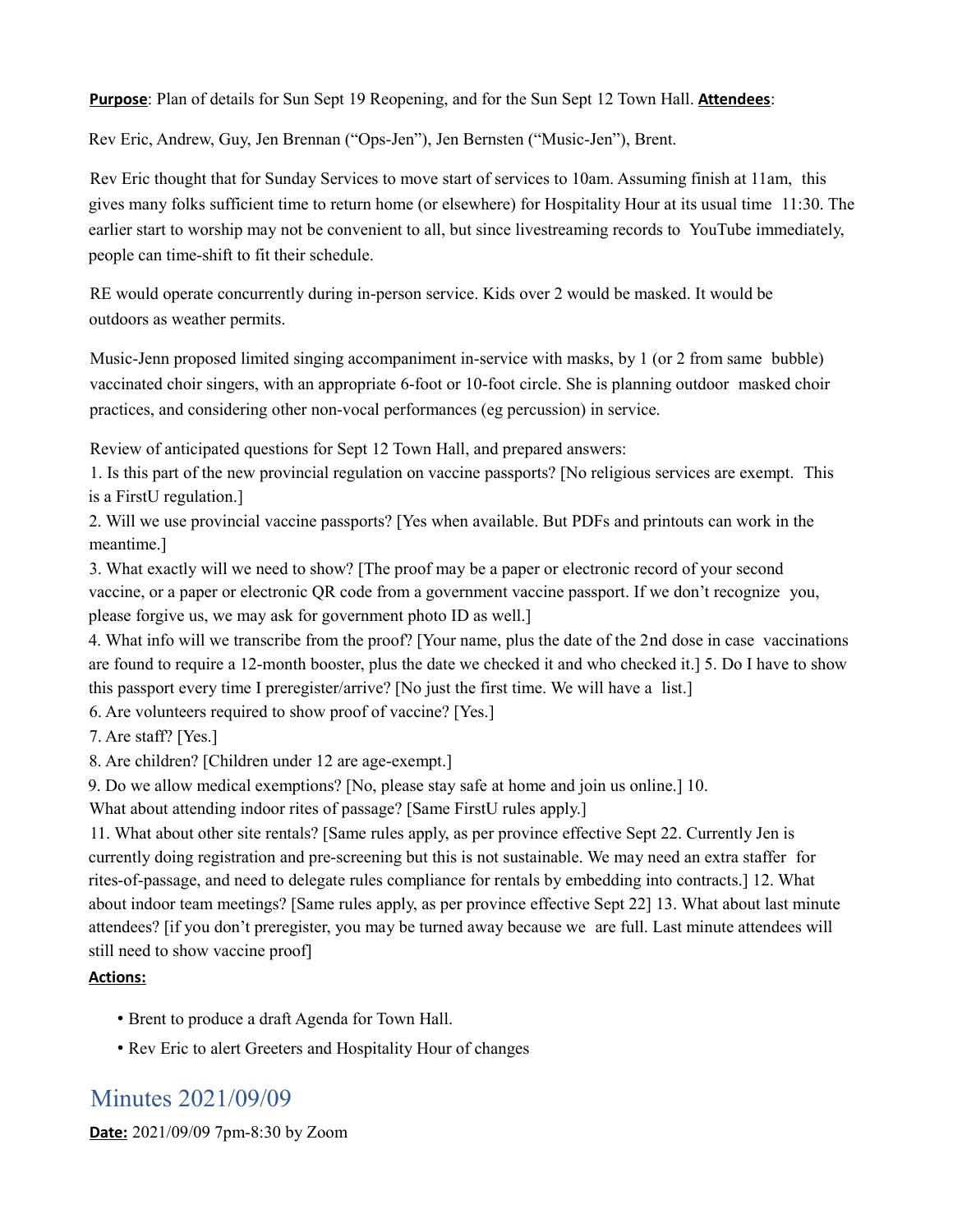#### **Attendance**: Rev Eric, Jen, Andrew, Guy, Brent

#### **Guest**: Carol Card

1) Fall Fair

Carol Card had sent email requesting clarification of decision to continue or not, as some key volunteers expressed reservations.

If we continue, there are follow up questions:

- all outdoors, or any use of indoor space?

- can we ask for proof of vaccination from shoppers?
- can we double-check the 100-person limit for outdoors?

- any other safety measures recommendable?

Discussion ensued.

DECISION: The COVID Task Force made the difficult decision to recommend cancellation of the Fall Fair on the following major bases:

1) Public Health measures are rising exponentially: Public-health indicators are rising in Ottawa, and there is a risk that we might be forced to cancel the event at the last minute due to public-health rates. A late cancellation (once we have accepted donation of goods) may cause considerable future logistical problems and costs.

2) Vaccination: Unlike our Sunday services, it is currently impractical to enforce vaccination upon shoppers, which unnecessarily expose our senior volunteers. The differences between our own public health measures for Sundays versus for a Fall Fair is stark.

3) Capacity Limits: We would be restricted to 100 persons outside and only about 30 persons inside in various rooms. This capacity limit would include volunteers, and those waiting in line. Clearly this would be a shadow of a normal Fall Fair, and crowd management would be a serious problem. There are minor concerns as well, including complication of construction along Richmond Road, and the reputational risk to FirstU or future Fall Fairs of things going poorly (such as traffic or crowd control) at this Fall Fair.

The known benefits of Fall Fair (community-building among our volunteers, showcasing FirstU, re-using goods, and raising funds) are all significantly diminished by the reduced size of the Fall Fair. The smaller benefits are outweighed against the formidable problems outlined above.

ACTION Brent to advise Board of recommendation ASAP, but we decided to let Carol now immediately due to e-UU and other preparation deadlines.

ACTION Carol to advise her team immediately (back-tracking from messaging earlier in the day) ACTION Carol/Jen to advise Allison for eUU

2) Jen circulated the Ontario Regs still saying 100 persons max for public gatherings outside. It was difficult to determine if we could reclassify ourselves as Outdoor Retail, when we are predominantly a church.

ACTION Jen can ask for guidance from Ottawa Public Health for future reference. 3) Jen asked if we want to revisit the indoor limit of 80 persons max (25% capacity) in the sanctuary, in light of CUC's guidance We agreed we are comfortable with the 80 person limit

Worth noting: safe indoor limits for key rooms in basement are pretty small: 11 people for NOW room, 8 people in rooms 2,3,4,6.

4) Rev Eric requested exemption for him (or anyone so comfortable) speaking at the pulpit to not wear a mask. Part of the difficulty is for the hard-of-hearing to hear voices through a mask.

All agreed, although we would apply a (wider-than-6-feet) perimeter around the pulpit, and require masks back on as one leaves pulpit.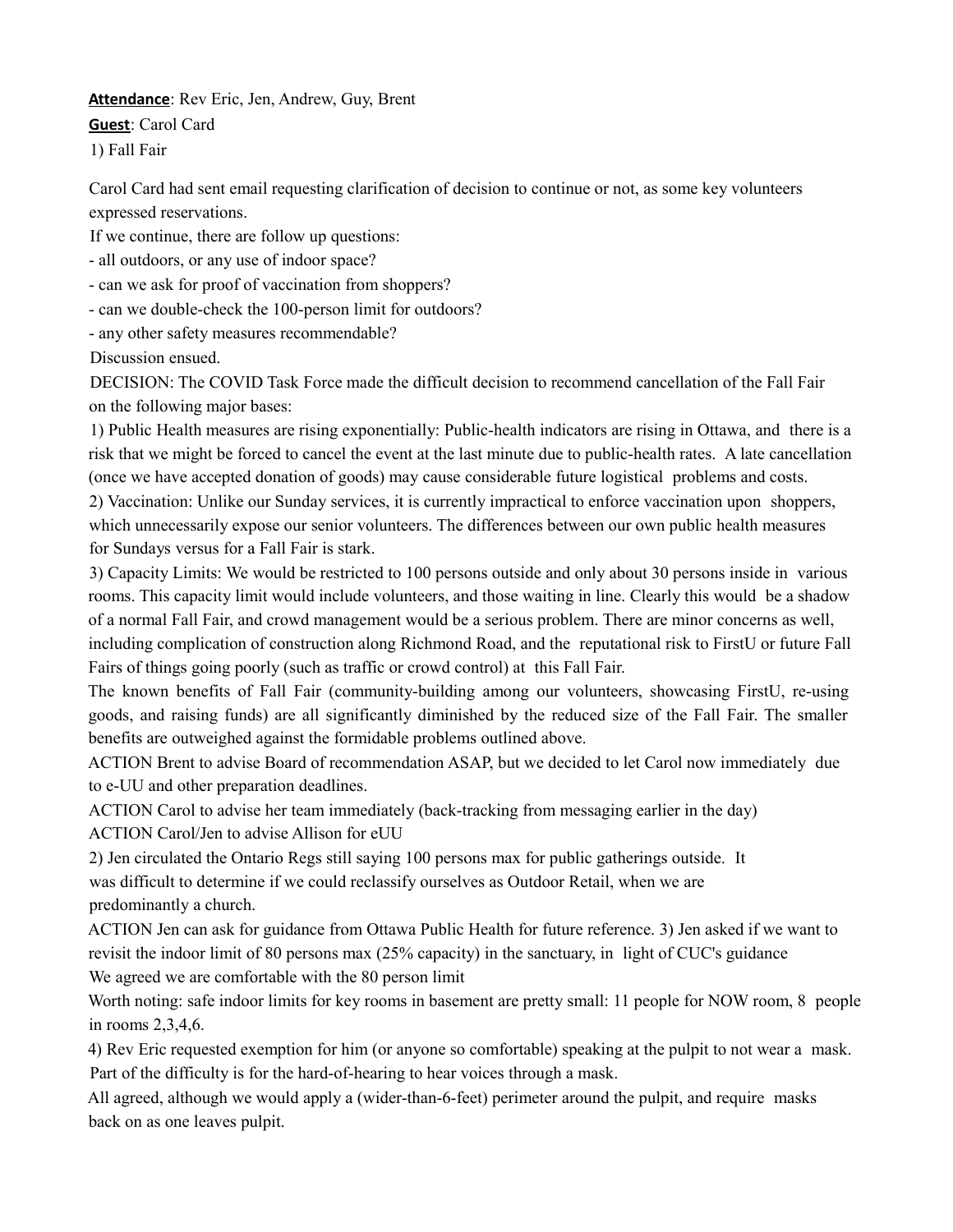5) Run-through of PowerPoint presentation for Sunday's Town Hall

ACTION Jen to change HH URL to use larger account

ACTION Rev Eric to ask Lisa Boulay to mention new HH URL in Announcements

Neo would like to present early since she needs to prep for Outdoor RE Sunday afternoon.

## Minutes 2021/09/16

**Meeting Details:** 2021-09-16 7:30pm-9:15pm by Zoom

**Attendees:** Ops-Jen, Guy, Andrew, Rev Eric, Brent, Music-Jenn Berntson, Jane Lindsay.

1. Previous minutes of 2021-09-09

Adopted.

ACTION: Brent to forward to Board

2. Children in the Sanctuary

- Unvaccinated children versus seniors with potentially weak immune systems (but vaccinated) - Neo doesn't want kids in the Sanctuary

- Physical space (left-side/right-side) is perhaps only a pseudo-barrier, requires study of air flow - Calendar space (alt Sundays) is logistically challenging and complicates the simple rule of "everybody is vaccinated" - Potential (unlikely) for discrimination litigation if under-age exemption is allowed, medical exemption not

allowed

- Lounge with CCTV could be a possibility, but how is that different from watching from home? RECOMMENDATIONS:

- Concluding recommendation: unvaccinated children should be restricted from the Sanctuary - We do provide a welcoming space for young children: in RE. Parents can choose to be with their kids in RE, or with the congregation.

- Only meaningful exception: infants (babes-in-arms), who would be viewed as part of their parents' bubble.

- This restriction on families is not desirable and will be re-reviewed as public-health circumstances change.

ACTIONS:

- Ops-Jen to change wording for "Children under 12" to "Infants" on Signup

- Rev Eric to consult with Jill Swan

- Brent to clear these Recommendations with Board next Wednesday.

### 3. Elevator Access

- Small elevator, mobility issues often require an attendant.

- Should riders face away from each other? Unlikely to help much, they are sharing the same air for a short time (masked, vaccinated).

RECOMMENDATION: Continue using elevator as per usual.

4. Other topics from Sunday Town Hall

- Disregard bolo name tags, not significant part of Sunday service, no specific guidance required. -

Specific guidance on arrival time: greeters arrive at 9:15, congregants should arrive 9:30-9:50 - Not many signing up for this Sunday just yet, perhaps many are adopting"wait-and-see attitude - Unclear on messaging about congregating outside (encouraged or not? masked? distanced?) ACTION:

- Jen to provide messaging in e-UU that congregants should arrive between 9:30 and 9:50 on Sunday - Jen to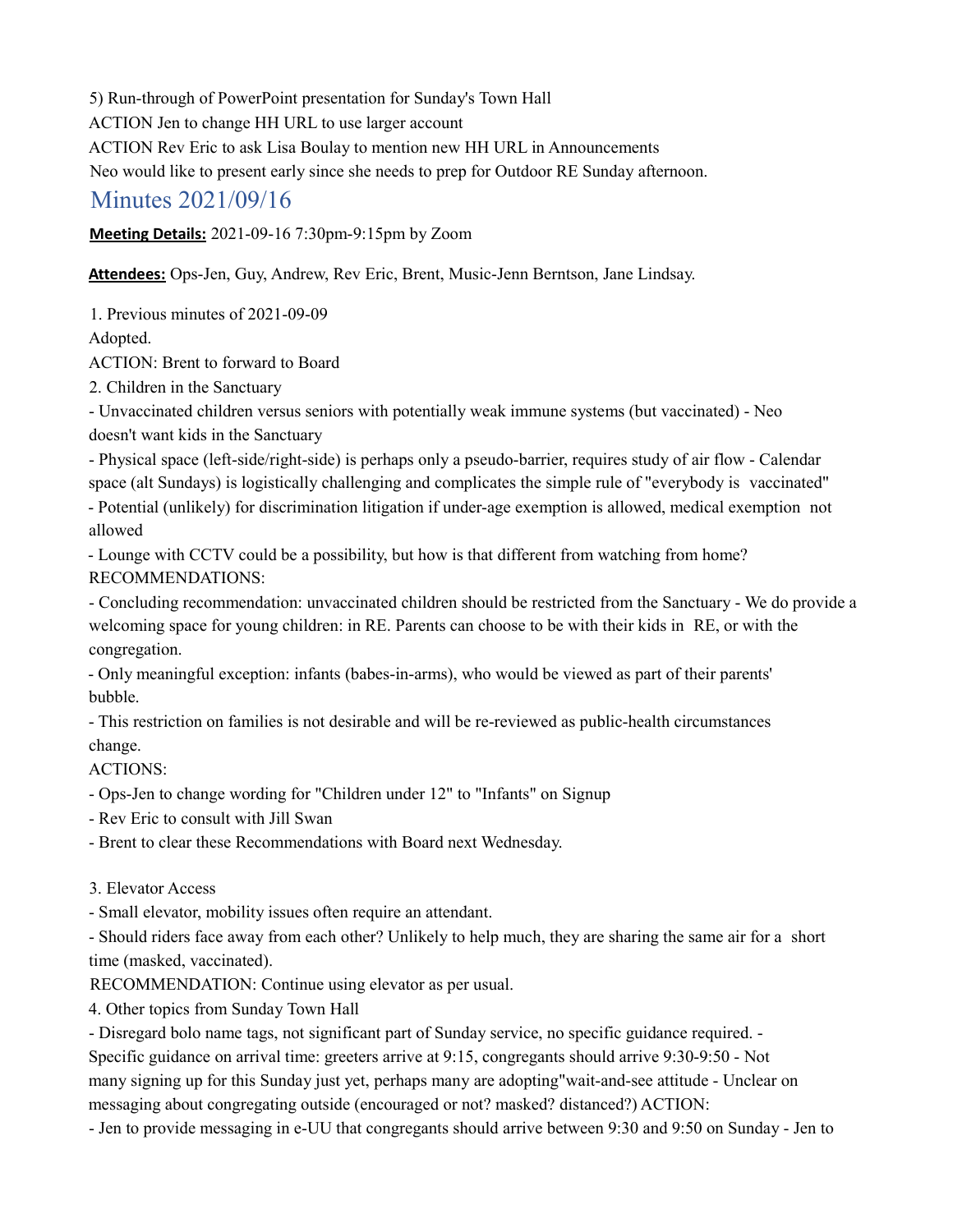provide signs for recommended practices for people chatting outside: masked, distanced, short duration. 5. HEPA filters

- A 600 cfm device (\$1000) could handle a 30x30ft room (8ft high). Worship Hall would probably need about 17 of these.

- Not much public-health messaging that HEPA filters have a significant impact for RECOMMENDATION: 1 or 2 units on hand may be useful for Fellowship Hall or other spaces. Operational decision.

6. Men's Breakfast Group (email from Chris Hughes, forwarded by Guy)

- invitation implied that participations could have medical exemptions to vaccination. -

invitation implied that the organizers would be registering vaccinations

ACTION: Jen to confirm with Chris that office should keep vaccine registry, and participants list

7. Membership on Task Force

- Music-Jenn is interested, subject to schedule availability (Tuesday afternoons works) - Guy would like to remain as an observer

- Jane would like to continue as an observer for now

ACTION:

Brent to take membership to the Board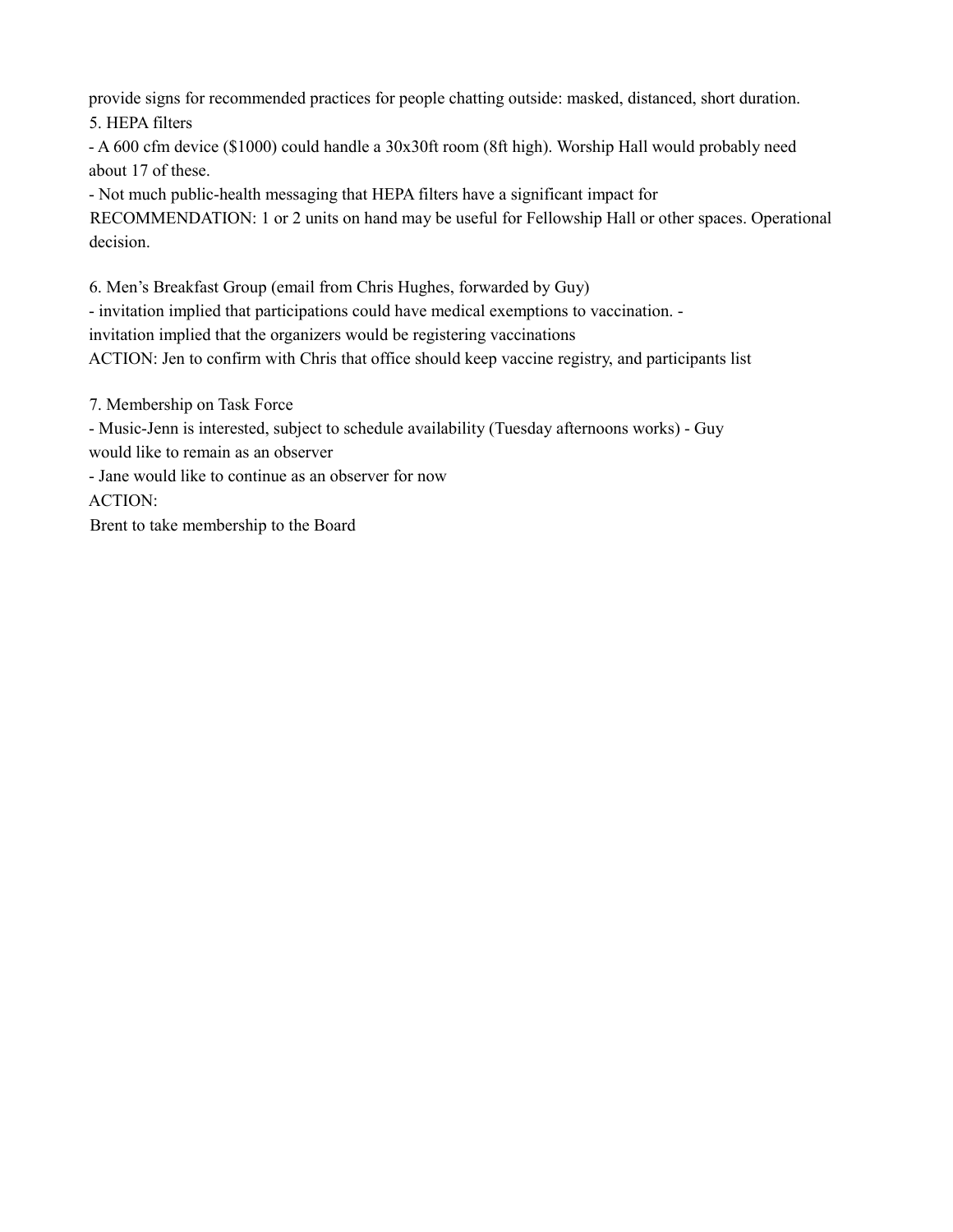### *Appendix 3*

Minister's Report to the Board of Directors of the First Unitarian Congregation of Ottawa

September 2021

First off, I want to begin this, my first official report to you, with gratitude for all the expressions of welcome my wife Ann and I have gratefully experienced since arriving in Ottawa in July. To members of the Search Team, staff, Board, Unitarian House and others – Thank you.

At this point, I've met informally with the Men's Breakfast group, and formally with FirstU's Committee on Shared Ministry, Welcome and Membership Team, Social Responsibility Steering Committee, Caring Network Exec., Worship Associates, and Finance Committee. I've also met with Rev. Ellen Bell, had a long conversation with Rev. Linda Goonewardene, and spoken briefly with Caterina Pace at River Parkway Children's Center. I still need to reach out to Rabbi Liz Bolton, which I'll do after the conclusion of Sukkot.

I've also worked closely with the COVID Task Force, and am in regular contact with the church staff. Highlights of these past weeks include the Sunday afternoon I joined Neo (and was able to meet her mother!) at our summertime Religious Exploration activities outdoors at FirstU and talking with members waiting for the Trail of Tears walkers on Saturday, August 21st.

Over the last several weeks, I've joined Alex Campbell in leading memorials for Michael Carson and Madeleine Soroczan-Wright, and officiated at the committal and an informal backyard memorial for Barbara McInnes.

Perhaps the biggest event in these last weeks was Sunday's initial hybrid worship service. Hat's off to everyone who made it possible! From my vantage point (and the remarks from those who sat around the table in my office to de-brief directly afterward), the service was a great success. We clocked in at just under and hour. I'm not yet sure why participation in Hospitality Hour was lower than usual. That's still something I'm wanting to figure out. Some of you have already provided direct feedback. Thank you! If others have thoughts or ideas, I'd love to hear them as well.

On points of business for this month's meeting, as Lisa and I have discussed, I've invited Michelle Jackson and Jennifer Brennan to the next several Board meetings.

My understanding is that FirstU operates under a modified version of Policy Governance in which the minister is does not operate as CEO. (Thank goodness.) That said, even though I am chief of staff, I believe it will benefit everyone if senior staff participate in Board meetings. I understand that at least one misunderstanding arose when Rev. Pat was not able to keep Michelle or Jen in the loop actively enough on a new program church being developed.